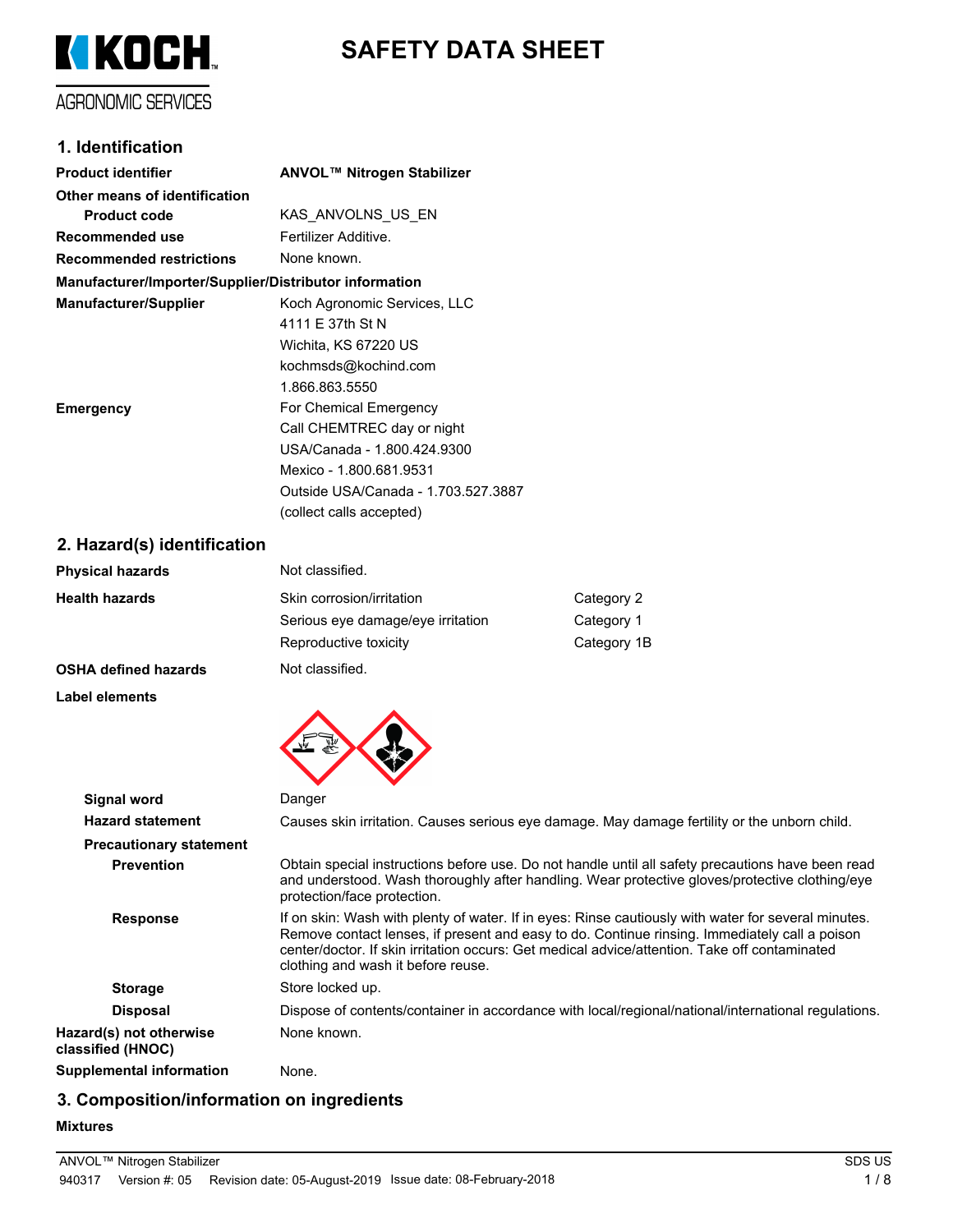| <b>Chemical name</b>                                                             |                                                                                                                                                                                                                                                                                                                                                                                                                                        | <b>CAS number</b> | %         |  |
|----------------------------------------------------------------------------------|----------------------------------------------------------------------------------------------------------------------------------------------------------------------------------------------------------------------------------------------------------------------------------------------------------------------------------------------------------------------------------------------------------------------------------------|-------------------|-----------|--|
| Non-hazardous Components                                                         |                                                                                                                                                                                                                                                                                                                                                                                                                                        | Proprietary       | < 45      |  |
| Duromide                                                                         |                                                                                                                                                                                                                                                                                                                                                                                                                                        | 2093385-47-6      | $20 - 30$ |  |
| N-(n-butyl)-thiophosphoric<br>triamide                                           |                                                                                                                                                                                                                                                                                                                                                                                                                                        | 94317-64-3        | $10 - 20$ |  |
| N-methyl-2-pyrrolidone                                                           |                                                                                                                                                                                                                                                                                                                                                                                                                                        | 872-50-4          | < 10      |  |
| Proprietary Surfactant blend                                                     |                                                                                                                                                                                                                                                                                                                                                                                                                                        | Proprietary       | < 10      |  |
| <b>Composition comments</b>                                                      | All concentrations are in percent by weight. This Safety Data Sheet is not a guarantee of product<br>specification or NPK value(s). NPK content is on specified sales orders, customer invoices, or<br>product specification sheets obtained from supplier.                                                                                                                                                                            |                   |           |  |
| 4. First-aid measures                                                            |                                                                                                                                                                                                                                                                                                                                                                                                                                        |                   |           |  |
| <b>Inhalation</b>                                                                | Move to fresh air. Call a physician if symptoms develop or persist.                                                                                                                                                                                                                                                                                                                                                                    |                   |           |  |
| <b>Skin contact</b>                                                              | Remove contaminated clothing. Wash with plenty of soap and water. If skin irritation occurs: Get<br>medical advice/attention. Wash contaminated clothing before reuse.                                                                                                                                                                                                                                                                 |                   |           |  |
| Eye contact                                                                      | Immediately flush eyes with plenty of water for at least 15 minutes. Remove contact lenses, if<br>present and easy to do. Continue rinsing. Get medical attention immediately.                                                                                                                                                                                                                                                         |                   |           |  |
| Ingestion                                                                        | Rinse mouth. Get medical attention if symptoms occur.                                                                                                                                                                                                                                                                                                                                                                                  |                   |           |  |
| <b>Most important</b><br>symptoms/effects, acute and<br>delayed                  | Severe eye irritation. Symptoms may include stinging, tearing, redness, swelling, and blurred<br>vision. Permanent eye damage including blindness could result. Skin irritation. May cause redness<br>and pain.                                                                                                                                                                                                                        |                   |           |  |
| Indication of immediate<br>medical attention and special<br>treatment needed     | Provide general supportive measures and treat symptomatically. Keep victim under observation.<br>Symptoms may be delayed.                                                                                                                                                                                                                                                                                                              |                   |           |  |
| <b>General information</b>                                                       | IF exposed or concerned: Get medical advice/attention. If you feel unwell, seek medical advice<br>(show the label where possible). Ensure that medical personnel are aware of the material(s)<br>involved, and take precautions to protect themselves. Show this safety data sheet to the doctor in<br>attendance.                                                                                                                     |                   |           |  |
| 5. Fire-fighting measures                                                        |                                                                                                                                                                                                                                                                                                                                                                                                                                        |                   |           |  |
| Suitable extinguishing media                                                     | Water spray. Carbon dioxide (CO2). Water fog. Foam.                                                                                                                                                                                                                                                                                                                                                                                    |                   |           |  |
| Unsuitable extinguishing<br>media                                                | Do not use water jet as an extinguisher, as this will spread the fire.                                                                                                                                                                                                                                                                                                                                                                 |                   |           |  |
| Specific hazards arising from<br>the chemical                                    | Fire may produce irritating, corrosive and/or toxic gases.                                                                                                                                                                                                                                                                                                                                                                             |                   |           |  |
| Special protective equipment<br>and precautions for firefighters                 | Selection of respiratory protection for firefighting: follow the general fire precautions indicated in<br>the workplace. Self-contained breathing apparatus and full protective clothing must be worn in<br>case of fire.                                                                                                                                                                                                              |                   |           |  |
| <b>Fire fighting</b><br>equipment/instructions                                   | Use standard firefighting procedures and consider the hazards of other involved materials. Move<br>containers from fire area if you can do so without risk.                                                                                                                                                                                                                                                                            |                   |           |  |
| <b>General fire hazards</b>                                                      | This product is not flammable. Will burn if involved in a fire.                                                                                                                                                                                                                                                                                                                                                                        |                   |           |  |
| 6. Accidental release measures                                                   |                                                                                                                                                                                                                                                                                                                                                                                                                                        |                   |           |  |
| <b>Personal precautions,</b><br>protective equipment and<br>emergency procedures | Keep unnecessary personnel away. Keep people away from and upwind of spill/leak. Wear<br>appropriate protective equipment and clothing during clean-up. Do not touch damaged containers<br>or spilled material unless wearing appropriate protective clothing. Ensure adequate ventilation.<br>Local authorities should be advised if significant spillages cannot be contained. For personal<br>protection, see section 8 of the SDS. |                   |           |  |
| <b>Methods and materials for</b>                                                 | Use water spray to reduce vapors or divert vapor cloud drift.                                                                                                                                                                                                                                                                                                                                                                          |                   |           |  |
| containment and cleaning up                                                      | Large Spills: Stop the flow of material, if this is without risk. Dike the spilled material, where this is<br>possible. Absorb in vermiculite, dry sand or earth and place into containers. Following product<br>recovery, flush area with water.                                                                                                                                                                                      |                   |           |  |
|                                                                                  | Small Spills: Wipe up with absorbent material (e.g. cloth, fleece). Clean surface thoroughly to<br>remove residual contamination.                                                                                                                                                                                                                                                                                                      |                   |           |  |

Never return spills to original containers for re-use. For waste disposal, see section 13 of the SDS. **Environmental precautions** Avoid discharge into drains, water courses or onto the ground.

ANVOL™ Nitrogen Stabilizer SDS US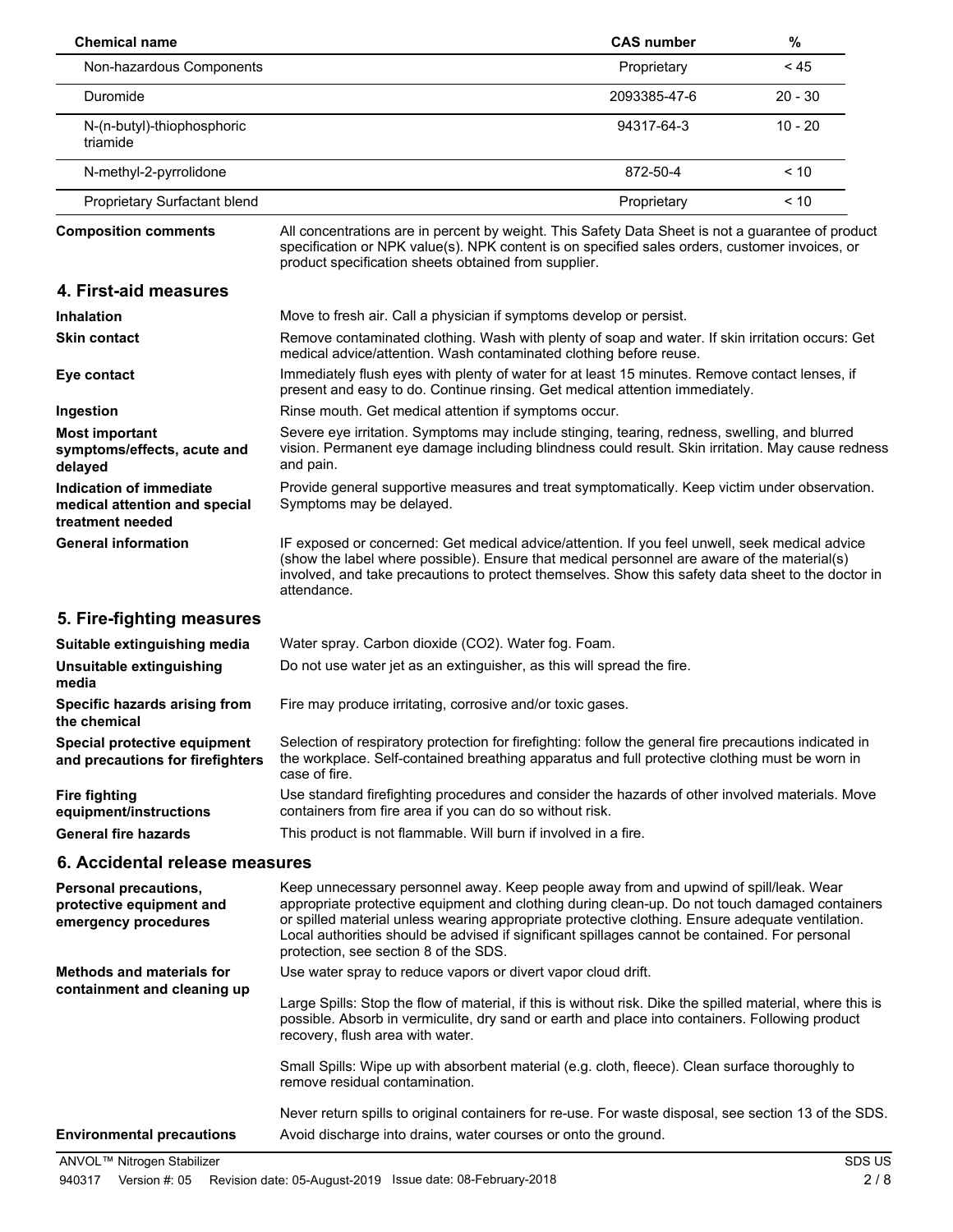#### **7. Handling and storage**

**Precautions for safe handling**

Obtain special instructions before use. Do not handle until all safety precautions have been read and understood. Do not get this material in contact with eyes. Avoid contact with eyes, skin, and clothing. Avoid prolonged exposure. Pregnant or breastfeeding women must not handle this product. Should be handled in closed systems, if possible. Provide adequate ventilation. Wear appropriate personal protective equipment. Observe good industrial hygiene practices.

**Conditions for safe storage, including any incompatibilities**

Store locked up. Store in tightly closed container. Store away from incompatible materials (see Section 10 of the SDS).

#### **8. Exposure controls/personal protection**

#### **Occupational exposure limits**

| <b>Components</b>                                                                | US. Workplace Environmental Exposure Level (WEEL) Guides<br><b>Type</b> |                                                                          | Value                             |                                                                                                                                                                                                                                                                                                                                                                                                                                                                                                                                                                                                              |  |
|----------------------------------------------------------------------------------|-------------------------------------------------------------------------|--------------------------------------------------------------------------|-----------------------------------|--------------------------------------------------------------------------------------------------------------------------------------------------------------------------------------------------------------------------------------------------------------------------------------------------------------------------------------------------------------------------------------------------------------------------------------------------------------------------------------------------------------------------------------------------------------------------------------------------------------|--|
| N-methyl-2-pyrrolidone<br>(CAS 872-50-4)                                         | <b>TWA</b>                                                              |                                                                          |                                   | 40 mg/m3                                                                                                                                                                                                                                                                                                                                                                                                                                                                                                                                                                                                     |  |
|                                                                                  |                                                                         |                                                                          |                                   | 10 ppm                                                                                                                                                                                                                                                                                                                                                                                                                                                                                                                                                                                                       |  |
| <b>Biological limit values</b>                                                   |                                                                         |                                                                          |                                   |                                                                                                                                                                                                                                                                                                                                                                                                                                                                                                                                                                                                              |  |
| <b>ACGIH Biological Exposure Indices</b>                                         |                                                                         |                                                                          |                                   |                                                                                                                                                                                                                                                                                                                                                                                                                                                                                                                                                                                                              |  |
| <b>Components</b>                                                                | Value                                                                   | <b>Determinant</b>                                                       | <b>Specimen</b>                   | <b>Sampling Time</b>                                                                                                                                                                                                                                                                                                                                                                                                                                                                                                                                                                                         |  |
| N-methyl-2-pyrrolidone<br>(CAS 872-50-4)                                         | 100 mg/l                                                                | 5-Hydroxy-N-m<br>ethyl-2-pyrrolid<br>one                                 | Urine                             | $\star$                                                                                                                                                                                                                                                                                                                                                                                                                                                                                                                                                                                                      |  |
| * - For sampling details, please see the source document.                        |                                                                         |                                                                          |                                   |                                                                                                                                                                                                                                                                                                                                                                                                                                                                                                                                                                                                              |  |
| <b>Exposure guidelines</b>                                                       |                                                                         | Follow standard monitoring procedures.                                   |                                   |                                                                                                                                                                                                                                                                                                                                                                                                                                                                                                                                                                                                              |  |
| US - California OELs: Skin designation                                           |                                                                         |                                                                          |                                   |                                                                                                                                                                                                                                                                                                                                                                                                                                                                                                                                                                                                              |  |
| N-methyl-2-pyrrolidone (CAS 872-50-4)<br><b>US WEEL Guides: Skin designation</b> |                                                                         |                                                                          | Can be absorbed through the skin. |                                                                                                                                                                                                                                                                                                                                                                                                                                                                                                                                                                                                              |  |
| N-methyl-2-pyrrolidone (CAS 872-50-4)                                            |                                                                         |                                                                          | Can be absorbed through the skin. |                                                                                                                                                                                                                                                                                                                                                                                                                                                                                                                                                                                                              |  |
| controls                                                                         |                                                                         | Limits and minimize the risk of inhalation of vapors and spray mist.     |                                   | applicable, use process enclosures, local exhaust ventilation, or other engineering controls to<br>maintain airborne levels below recommended exposure limits. If exposure limits have not been<br>established, maintain airborne levels to an acceptable level. Provide eyewash station and safety<br>shower. Provide adequate general and local exhaust ventilation. Observe Occupational Exposure                                                                                                                                                                                                         |  |
| Individual protection measures, such as personal protective equipment            |                                                                         |                                                                          |                                   |                                                                                                                                                                                                                                                                                                                                                                                                                                                                                                                                                                                                              |  |
| <b>Eye/face protection</b>                                                       |                                                                         | Wear approved safety glasses or goggles.                                 |                                   |                                                                                                                                                                                                                                                                                                                                                                                                                                                                                                                                                                                                              |  |
| <b>Skin protection</b>                                                           |                                                                         |                                                                          |                                   |                                                                                                                                                                                                                                                                                                                                                                                                                                                                                                                                                                                                              |  |
| <b>Hand protection</b>                                                           |                                                                         |                                                                          |                                   | Impervious gloves are recommended. Be aware that the liquid may penetrate the gloves. Frequent<br>change is advisable. Suitable gloves can be recommended by the glove supplier.                                                                                                                                                                                                                                                                                                                                                                                                                             |  |
| <b>Other</b>                                                                     |                                                                         | Wear appropriate clothing to prevent repeated or prolonged skin contact. |                                   |                                                                                                                                                                                                                                                                                                                                                                                                                                                                                                                                                                                                              |  |
| <b>Respiratory protection</b>                                                    | 1910.134 and ANSI Z88.2.                                                |                                                                          |                                   | If engineering controls do not maintain airborne concentrations below recommended exposure<br>limits (where applicable) or to an acceptable level (in countries where exposure limits have not<br>been established), an approved respirator must be worn. Wear air supplied respiratory protection if<br>exposure concentrations are unknown. In case of inadequate ventilation or risk of inhalation of<br>mist, use suitable respiratory equipment with particle filter. In the United States of America, if<br>respirators are used, a program should be instituted to assure compliance with OSHA 29 CFR |  |
| <b>Thermal hazards</b>                                                           |                                                                         | Wear appropriate thermal protective clothing, when necessary.            |                                   |                                                                                                                                                                                                                                                                                                                                                                                                                                                                                                                                                                                                              |  |
| General hygiene<br>considerations                                                | practice.                                                               |                                                                          |                                   | Always observe good personal hygiene measures, such as washing after handling the material<br>and before eating, drinking, and/or smoking. Routinely wash work clothing and protective<br>equipment to remove contaminants. Handle in accordance with good industrial hygiene and safety                                                                                                                                                                                                                                                                                                                     |  |
| 9. Physical and chemical properties                                              |                                                                         |                                                                          |                                   |                                                                                                                                                                                                                                                                                                                                                                                                                                                                                                                                                                                                              |  |
| Appearance                                                                       | Green liquid.                                                           |                                                                          |                                   |                                                                                                                                                                                                                                                                                                                                                                                                                                                                                                                                                                                                              |  |

**Physical state** Liquid. **Form** Liquid.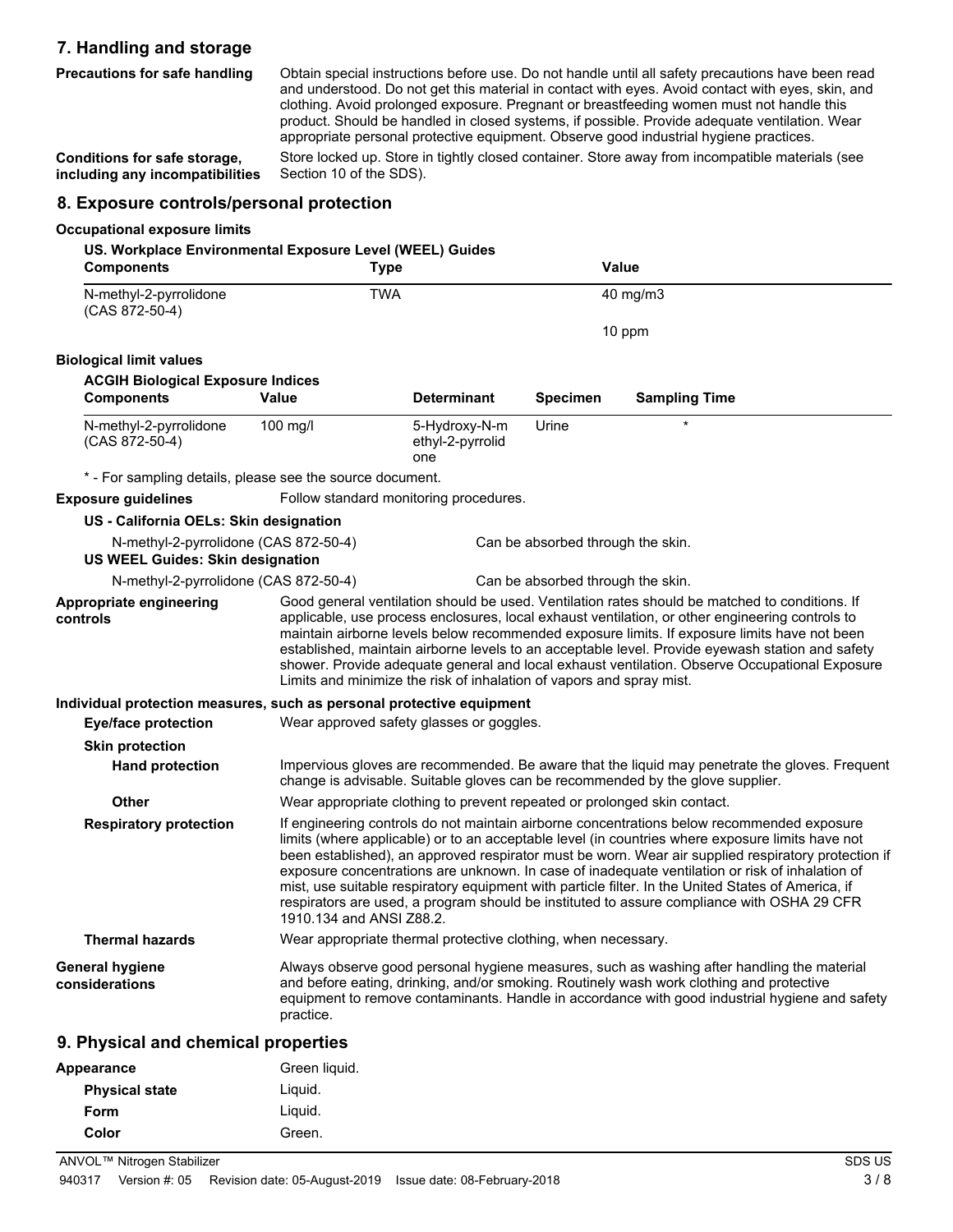| Odor  |                                                   | Slight.         |
|-------|---------------------------------------------------|-----------------|
|       | <b>Odor threshold</b>                             | Not available.  |
| pH    |                                                   | 7.8             |
|       | Melting point/freezing point                      | 1.4 °F (-17 °C) |
| range | Initial boiling point and boiling                 | Not available.  |
|       | <b>Flash point</b>                                | Not available.  |
|       | <b>Evaporation rate</b>                           | Not available.  |
|       | Flammability (solid, gas)                         | Not applicable. |
|       | Upper/lower flammability or explosive limits      |                 |
|       | <b>Flammability limit - lower</b><br>(%)          | Not available.  |
|       | <b>Flammability limit - upper</b><br>(%)          | Not available.  |
|       | Vapor pressure                                    | Not available.  |
|       | Vapor density                                     | Not available.  |
|       | <b>Relative density</b>                           | Not available.  |
|       | Solubility(ies)                                   |                 |
|       | Solubility (water)                                | Soluble.        |
|       | <b>Partition coefficient</b><br>(n-octanol/water) | Not available.  |
|       | <b>Auto-ignition temperature</b>                  | Not available.  |
|       | <b>Decomposition temperature</b>                  | Not available.  |
|       | <b>Viscosity</b>                                  | 112 cP          |
|       | <b>Other information</b>                          |                 |
|       | <b>Density</b>                                    | 9.26 lb/gal     |
|       | <b>Explosive properties</b>                       | Not explosive.  |
|       | <b>Oxidizing properties</b>                       | Not oxidizing.  |

# **10. Stability and reactivity**

| <b>Reactivity</b>                            | The product is stable and non-reactive under normal conditions of use, storage and transport. |
|----------------------------------------------|-----------------------------------------------------------------------------------------------|
| <b>Chemical stability</b>                    | Stable under normal temperature conditions.                                                   |
| <b>Possibility of hazardous</b><br>reactions | Hazardous polymerization does not occur.                                                      |
| <b>Conditions to avoid</b>                   | Extreme temperatures.                                                                         |
| Incompatible materials                       | Acids. Strong oxidizing agents. Strong reducing agents.                                       |
| <b>Hazardous decomposition</b><br>products   | During combustion: Carbon oxides. Nitrogen oxides. Sulfur oxides.                             |

### **11. Toxicological information**

# **Information on likely routes of exposure**

| Information on toxicological effects                                               |                                                                                                                                                                                                                 |
|------------------------------------------------------------------------------------|-----------------------------------------------------------------------------------------------------------------------------------------------------------------------------------------------------------------|
| Symptoms related to the<br>physical, chemical and<br>toxicological characteristics | Severe eye irritation. Symptoms may include stinging, tearing, redness, swelling, and blurred<br>vision. Permanent eye damage including blindness could result. Skin irritation. May cause<br>redness and pain. |
| Ingestion                                                                          | May cause discomfort if swallowed.                                                                                                                                                                              |
| Eye contact                                                                        | Causes serious eye damage.                                                                                                                                                                                      |
| <b>Skin contact</b>                                                                | Causes skin irritation.                                                                                                                                                                                         |
| <b>Inhalation</b>                                                                  | Prolonged inhalation may be harmful.                                                                                                                                                                            |

Acute toxicity **May cause discomfort if swallowed.**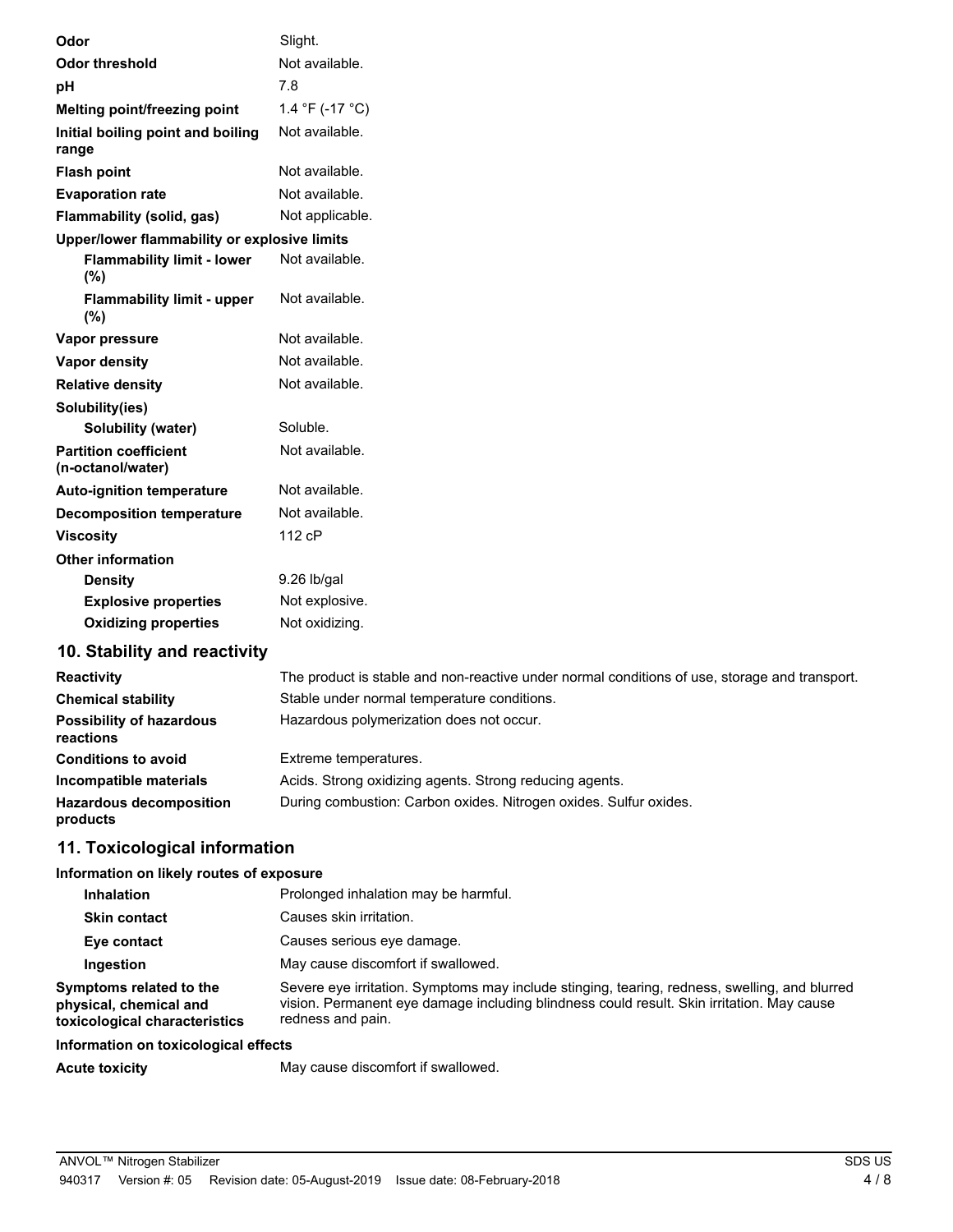| <b>Components</b>                                      | <b>Species</b>                                                                                                      | <b>Test Results</b>   |  |  |  |  |
|--------------------------------------------------------|---------------------------------------------------------------------------------------------------------------------|-----------------------|--|--|--|--|
|                                                        | N-(n-butyl)-thiophosphoric triamide (CAS 94317-64-3)                                                                |                       |  |  |  |  |
| <b>Acute</b>                                           |                                                                                                                     |                       |  |  |  |  |
| <b>Dermal</b>                                          |                                                                                                                     |                       |  |  |  |  |
| LD50                                                   | Rabbit                                                                                                              | > 2000 mg/kg          |  |  |  |  |
| <b>Inhalation</b>                                      |                                                                                                                     |                       |  |  |  |  |
| LC50                                                   | Wistar rat                                                                                                          | $> 2.1$ mg/l, 4 hours |  |  |  |  |
| Oral                                                   |                                                                                                                     |                       |  |  |  |  |
| LD50                                                   | Wistar rat                                                                                                          | > 2000 mg/kg          |  |  |  |  |
| N-methyl-2-pyrrolidone (CAS 872-50-4)                  |                                                                                                                     |                       |  |  |  |  |
| <b>Acute</b>                                           |                                                                                                                     |                       |  |  |  |  |
| Dermal<br>LD50                                         | Rat                                                                                                                 | > 5000 mg/kg          |  |  |  |  |
|                                                        |                                                                                                                     |                       |  |  |  |  |
| <b>Inhalation</b><br>Mist                              |                                                                                                                     |                       |  |  |  |  |
| <b>LC50</b>                                            | Rat                                                                                                                 | $> 5.1$ mg/l, 4 hours |  |  |  |  |
| Oral                                                   |                                                                                                                     |                       |  |  |  |  |
| LD50                                                   | Rat                                                                                                                 | 3605 mg/kg            |  |  |  |  |
| <b>Skin corrosion/irritation</b>                       | Causes skin irritation.                                                                                             |                       |  |  |  |  |
| Serious eye damage/eye<br>irritation                   | Causes serious eye damage.                                                                                          |                       |  |  |  |  |
| Respiratory or skin sensitization                      |                                                                                                                     |                       |  |  |  |  |
| <b>Respiratory sensitization</b>                       | Not a respiratory sensitizer.                                                                                       |                       |  |  |  |  |
| <b>Skin sensitization</b>                              | This product is not expected to cause skin sensitization.                                                           |                       |  |  |  |  |
| Germ cell mutagenicity                                 | No data available to indicate product or any components present at greater than 0.1% are<br>mutagenic or genotoxic. |                       |  |  |  |  |
| Carcinogenicity                                        | Not classifiable as to carcinogenicity to humans.                                                                   |                       |  |  |  |  |
| IARC Monographs. Overall Evaluation of Carcinogenicity |                                                                                                                     |                       |  |  |  |  |
| Not listed.<br><b>NTP Report on Carcinogens</b>        |                                                                                                                     |                       |  |  |  |  |
| Not listed.                                            |                                                                                                                     |                       |  |  |  |  |
| Not listed.                                            | OSHA Specifically Regulated Substances (29 CFR 1910.1001-1053)                                                      |                       |  |  |  |  |
| <b>Reproductive toxicity</b>                           | Possible reproductive hazard. May damage fertility or the unborn child.                                             |                       |  |  |  |  |
| Specific target organ toxicity -<br>single exposure    | Not classified.                                                                                                     |                       |  |  |  |  |
| Specific target organ toxicity -<br>repeated exposure  | Not classified.                                                                                                     |                       |  |  |  |  |
| <b>Aspiration hazard</b>                               | Not an aspiration hazard.                                                                                           |                       |  |  |  |  |
| <b>Chronic effects</b>                                 | Prolonged inhalation may be harmful.                                                                                |                       |  |  |  |  |
| 12. Ecological information                             |                                                                                                                     |                       |  |  |  |  |

**Ecotoxicity**

The product is not classified as environmentally hazardous. However, this does not exclude the possibility that large or frequent spills can have a harmful or damaging effect on the environment.

| <b>Components</b>                                    |             | <b>Species</b>            | <b>Test Results</b> |  |
|------------------------------------------------------|-------------|---------------------------|---------------------|--|
| N-(n-butyl)-thiophosphoric triamide (CAS 94317-64-3) |             |                           |                     |  |
| <b>Aquatic</b>                                       |             |                           |                     |  |
| Algae                                                | EC50        | Selenastrum capricornutum | 280 mg/l, 96 hours  |  |
| Crustacea                                            | EC50        | Daphnia magna             | 290 mg/l, 48 hours  |  |
|                                                      | <b>LC50</b> | Daphnia                   | 350 mg/l, 48 hours  |  |
| Fish                                                 | LC50        | Lepomis macrochirus       | 1140 mg/l, 96 hours |  |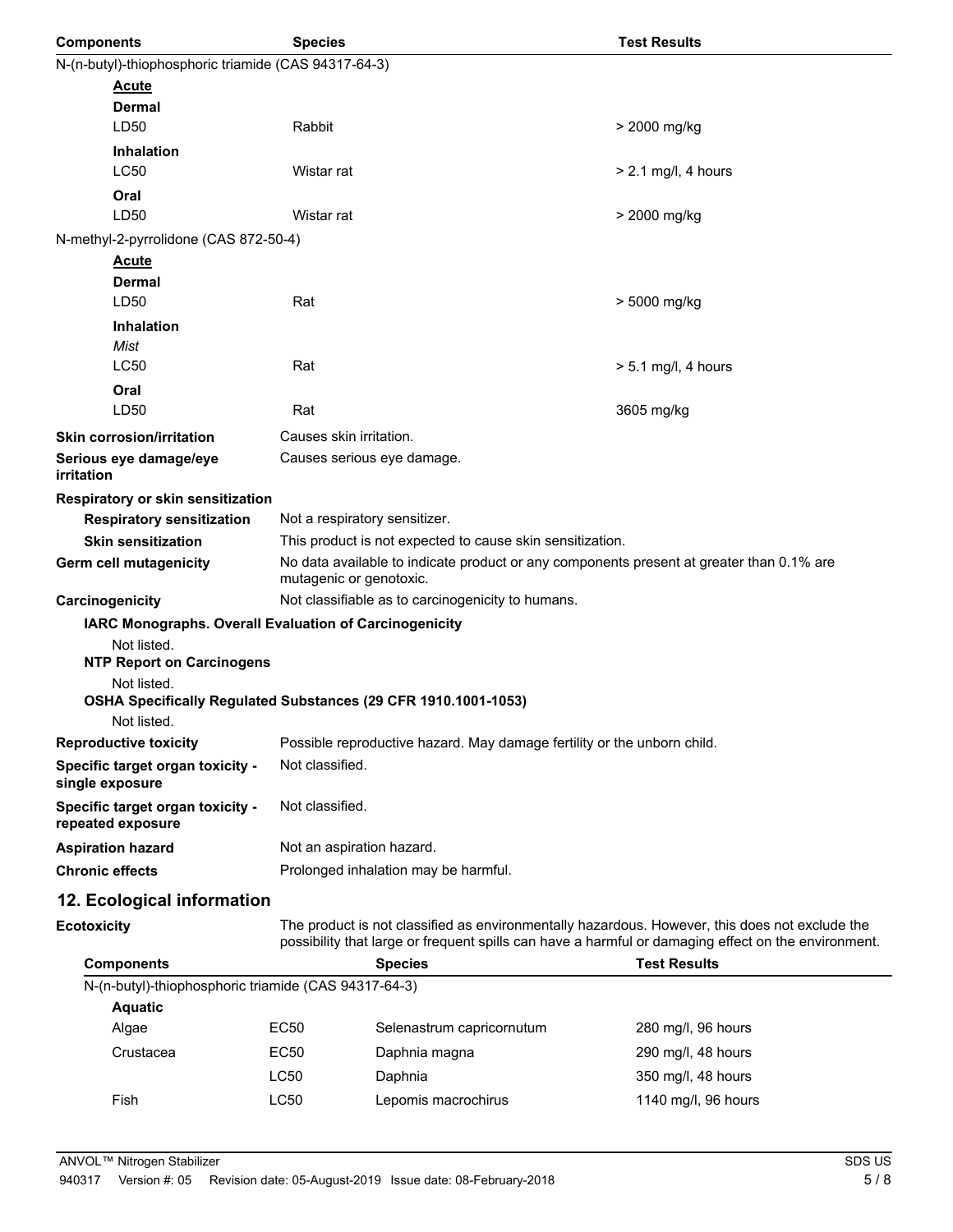| <b>Components</b>                                                                               |                                                                                                                                                                                                                          | <b>Species</b>              |                                                         | <b>Test Results</b>                                                                                                                                                                         |  |
|-------------------------------------------------------------------------------------------------|--------------------------------------------------------------------------------------------------------------------------------------------------------------------------------------------------------------------------|-----------------------------|---------------------------------------------------------|---------------------------------------------------------------------------------------------------------------------------------------------------------------------------------------------|--|
| N-methyl-2-pyrrolidone (CAS 872-50-4)                                                           |                                                                                                                                                                                                                          |                             |                                                         |                                                                                                                                                                                             |  |
| <b>Aquatic</b>                                                                                  |                                                                                                                                                                                                                          |                             |                                                         |                                                                                                                                                                                             |  |
| Acute                                                                                           |                                                                                                                                                                                                                          |                             |                                                         |                                                                                                                                                                                             |  |
| Algae                                                                                           | <b>EC50</b>                                                                                                                                                                                                              | Scenedesmus subspicatus     |                                                         | > 500 mg/l, 72 Hours                                                                                                                                                                        |  |
| Crustacea                                                                                       | EC50                                                                                                                                                                                                                     | Daphnia magna               |                                                         | > 1000 mg/l, 24 Hours                                                                                                                                                                       |  |
| Fish                                                                                            | LC50                                                                                                                                                                                                                     | Oncorhynchus mykiss         |                                                         | > 500 mg/l, 96 Hours                                                                                                                                                                        |  |
| Chronic                                                                                         |                                                                                                                                                                                                                          |                             |                                                         |                                                                                                                                                                                             |  |
| Crustacea                                                                                       | <b>NOEC</b>                                                                                                                                                                                                              | Daphnia magna               |                                                         | 12.5 mg/l, 21 days                                                                                                                                                                          |  |
| <b>Persistence and degradability</b>                                                            | The product is not readily biodegradable.                                                                                                                                                                                |                             |                                                         |                                                                                                                                                                                             |  |
| <b>Bioaccumulative potential</b>                                                                |                                                                                                                                                                                                                          |                             |                                                         |                                                                                                                                                                                             |  |
| Partition coefficient n-octanol / water (log Kow)<br>N-methyl-2-pyrrolidone (CAS 872-50-4)      |                                                                                                                                                                                                                          |                             | $-0.54$                                                 |                                                                                                                                                                                             |  |
| <b>Mobility in soil</b>                                                                         |                                                                                                                                                                                                                          |                             | This product is water soluble and may disperse in soil. |                                                                                                                                                                                             |  |
| Other adverse effects                                                                           |                                                                                                                                                                                                                          |                             |                                                         | No other adverse environmental effects (e.g. ozone depletion, photochemical ozone creation<br>potential, endocrine disruption, global warming potential) are expected from this component.  |  |
| 13. Disposal considerations                                                                     |                                                                                                                                                                                                                          |                             |                                                         |                                                                                                                                                                                             |  |
| <b>Disposal instructions</b>                                                                    |                                                                                                                                                                                                                          |                             |                                                         | Collect and reclaim or dispose in sealed containers at licensed waste disposal site. Dispose of<br>contents/container in accordance with local/regional/national/international regulations. |  |
| <b>Local disposal regulations</b>                                                               |                                                                                                                                                                                                                          |                             | Dispose in accordance with all applicable regulations.  |                                                                                                                                                                                             |  |
| Hazardous waste code                                                                            | disposal company.                                                                                                                                                                                                        |                             |                                                         | The waste code should be assigned in discussion between the user, the producer and the waste                                                                                                |  |
| Waste from residues / unused<br>products                                                        | Dispose in accordance with applicable regulations. Empty containers or liners may retain some<br>product residues. This material and its container must be disposed of in a safe manner (see:<br>Disposal instructions). |                             |                                                         |                                                                                                                                                                                             |  |
| <b>Contaminated packaging</b>                                                                   | Since emptied containers may retain product residue, follow label warnings even after container is<br>emptied. Empty containers should be taken to an approved waste handling site for recycling or<br>disposal.         |                             |                                                         |                                                                                                                                                                                             |  |
| 14. Transport information                                                                       |                                                                                                                                                                                                                          |                             |                                                         |                                                                                                                                                                                             |  |
| DOT                                                                                             |                                                                                                                                                                                                                          |                             |                                                         |                                                                                                                                                                                             |  |
| Not regulated as dangerous goods.                                                               |                                                                                                                                                                                                                          |                             |                                                         |                                                                                                                                                                                             |  |
| IATA                                                                                            |                                                                                                                                                                                                                          |                             |                                                         |                                                                                                                                                                                             |  |
| Not regulated as dangerous goods.<br>IMDG                                                       |                                                                                                                                                                                                                          |                             |                                                         |                                                                                                                                                                                             |  |
| Not regulated as dangerous goods.                                                               |                                                                                                                                                                                                                          |                             |                                                         |                                                                                                                                                                                             |  |
| Transport in bulk according to<br>Annex II of MARPOL 73/78 and<br>the IBC Code                  | Not established.                                                                                                                                                                                                         |                             |                                                         |                                                                                                                                                                                             |  |
| 15. Regulatory information                                                                      |                                                                                                                                                                                                                          |                             |                                                         |                                                                                                                                                                                             |  |
| US federal regulations                                                                          |                                                                                                                                                                                                                          | Standard, 29 CFR 1910.1200. |                                                         | This product is a "Hazardous Chemical" as defined by the OSHA Hazard Communication                                                                                                          |  |
| TSCA Section 12(b) Export Notification (40 CFR 707, Subpt. D)                                   |                                                                                                                                                                                                                          |                             |                                                         |                                                                                                                                                                                             |  |
| N-(n-butyl)-thiophosphoric triamide                                                             |                                                                                                                                                                                                                          |                             | 1.0 % One-Time Export Notification only.                |                                                                                                                                                                                             |  |
| (CAS 94317-64-3)<br>N-methyl-2-pyrrolidone (CAS 872-50-4)                                       |                                                                                                                                                                                                                          |                             |                                                         |                                                                                                                                                                                             |  |
| <b>CERCLA Hazardous Substance List (40 CFR 302.4)</b>                                           |                                                                                                                                                                                                                          |                             | 1.0 % Annual Export Notification required.              |                                                                                                                                                                                             |  |
| Not listed.<br><b>SARA 304 Emergency release notification</b>                                   |                                                                                                                                                                                                                          |                             |                                                         |                                                                                                                                                                                             |  |
| Not regulated.<br>OSHA Specifically Regulated Substances (29 CFR 1910.1001-1053)<br>Not listed. |                                                                                                                                                                                                                          |                             |                                                         |                                                                                                                                                                                             |  |
| <b>Toxic Substances Control Act (TSCA)</b>                                                      |                                                                                                                                                                                                                          | "active".                   |                                                         | All components of the mixture on the TSCA 8(b) inventory are designated                                                                                                                     |  |
|                                                                                                 |                                                                                                                                                                                                                          |                             |                                                         |                                                                                                                                                                                             |  |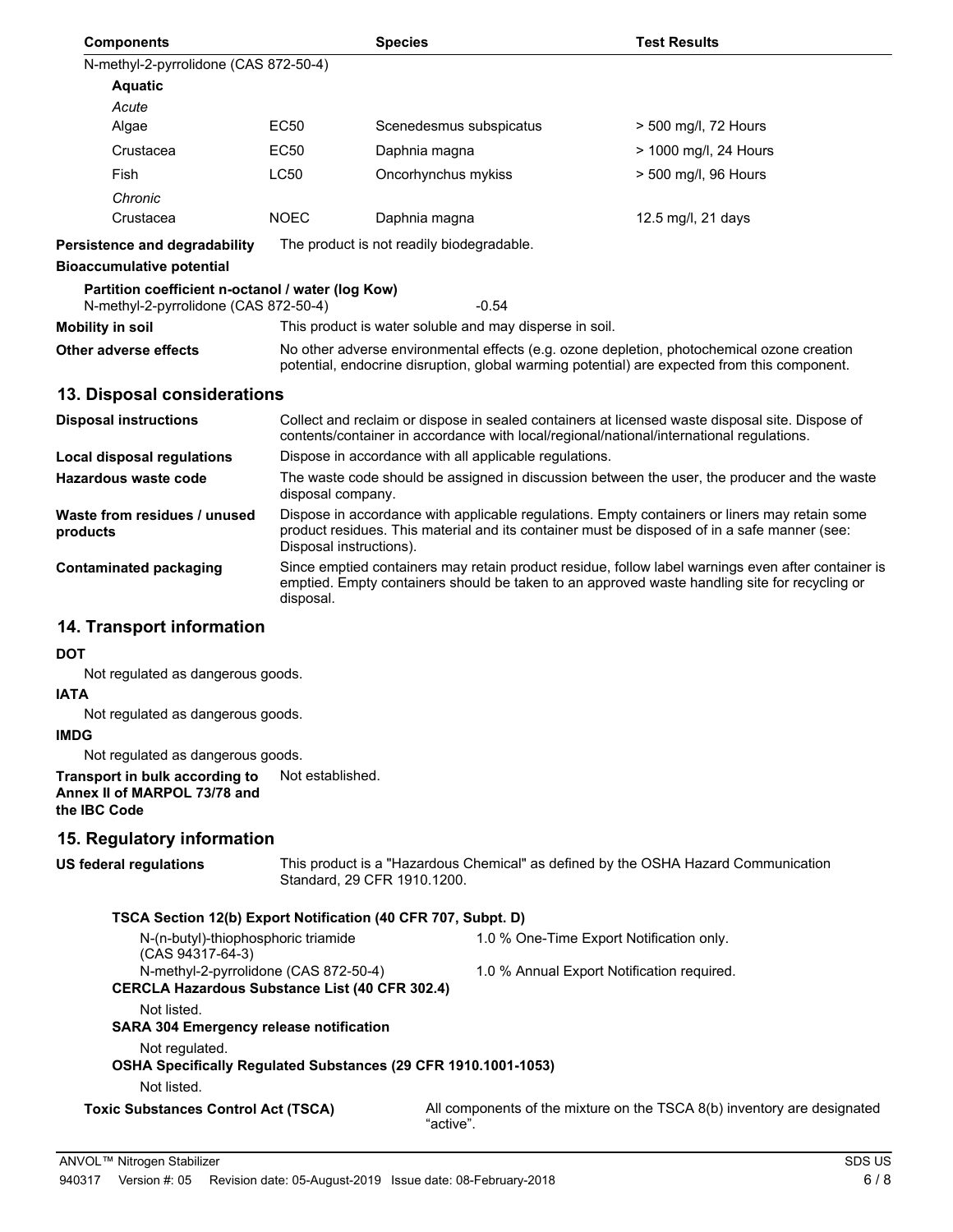| Superfund Amendments and Reauthorization Act of 1986 (SARA)                                        |                                                               |                                                                        |                                                                                                                                                                                                      |
|----------------------------------------------------------------------------------------------------|---------------------------------------------------------------|------------------------------------------------------------------------|------------------------------------------------------------------------------------------------------------------------------------------------------------------------------------------------------|
| <b>SARA 302 Extremely hazardous substance</b>                                                      |                                                               |                                                                        |                                                                                                                                                                                                      |
| Not listed.                                                                                        |                                                               |                                                                        |                                                                                                                                                                                                      |
| SARA 311/312 Hazardous<br>chemical                                                                 | Yes                                                           |                                                                        |                                                                                                                                                                                                      |
| <b>Classified hazard</b>                                                                           | Skin corrosion or irritation                                  |                                                                        |                                                                                                                                                                                                      |
| categories                                                                                         | Serious eye damage or eye irritation<br>Reproductive toxicity |                                                                        |                                                                                                                                                                                                      |
| SARA 313 (TRI reporting)                                                                           |                                                               |                                                                        |                                                                                                                                                                                                      |
| <b>Chemical name</b>                                                                               |                                                               | <b>CAS number</b>                                                      | % by wt.                                                                                                                                                                                             |
| N-methyl-2-pyrrolidone                                                                             |                                                               | 872-50-4                                                               | < 10                                                                                                                                                                                                 |
| Other federal regulations                                                                          |                                                               |                                                                        |                                                                                                                                                                                                      |
| Clean Air Act (CAA) Section 112 Hazardous Air Pollutants (HAPs) List                               |                                                               |                                                                        |                                                                                                                                                                                                      |
| Not regulated.                                                                                     |                                                               |                                                                        |                                                                                                                                                                                                      |
| Clean Air Act (CAA) Section 112(r) Accidental Release Prevention (40 CFR 68.130)<br>Not regulated. |                                                               |                                                                        |                                                                                                                                                                                                      |
| <b>Safe Drinking Water Act</b>                                                                     |                                                               | Contains component(s) regulated under the Safe Drinking Water Act.     |                                                                                                                                                                                                      |
| (SDWA)                                                                                             |                                                               |                                                                        |                                                                                                                                                                                                      |
| <b>US state regulations</b>                                                                        |                                                               |                                                                        |                                                                                                                                                                                                      |
| US. Massachusetts RTK - Substance List                                                             |                                                               |                                                                        |                                                                                                                                                                                                      |
| N-methyl-2-pyrrolidone (CAS 872-50-4)                                                              |                                                               |                                                                        |                                                                                                                                                                                                      |
| US. New Jersey Worker and Community Right-to-Know Act                                              |                                                               |                                                                        |                                                                                                                                                                                                      |
| N-methyl-2-pyrrolidone (CAS 872-50-4)                                                              |                                                               |                                                                        |                                                                                                                                                                                                      |
| US. Pennsylvania Worker and Community Right-to-Know Law                                            |                                                               |                                                                        |                                                                                                                                                                                                      |
| N-methyl-2-pyrrolidone (CAS 872-50-4)<br>US. Rhode Island RTK                                      |                                                               |                                                                        |                                                                                                                                                                                                      |
| Not regulated.                                                                                     |                                                               |                                                                        |                                                                                                                                                                                                      |
| <b>California Proposition 65</b>                                                                   |                                                               |                                                                        |                                                                                                                                                                                                      |
|                                                                                                    | www.P65Warnings.ca.gov.                                       |                                                                        | <b>WARNING:</b> This product can expose you to Ethylene oxide, which is known to the State of California to cause<br>cancer and birth defects or other reproductive harm. For more information go to |
|                                                                                                    |                                                               | California Proposition 65 - CRT: Listed date/Carcinogenic substance    |                                                                                                                                                                                                      |
|                                                                                                    | 1,4-DIETHYLENEOXIDE (CAS 123-91-1)                            | Listed: January 1, 1988                                                |                                                                                                                                                                                                      |
| Acetaldehyde (CAS 75-07-0)                                                                         |                                                               | Listed: April 1, 1988                                                  |                                                                                                                                                                                                      |
| Ethylene oxide (CAS 75-21-8)                                                                       |                                                               | Listed: July 1, 1987                                                   |                                                                                                                                                                                                      |
| California Proposition 65 - CRT: Listed date/Developmental toxin                                   |                                                               |                                                                        |                                                                                                                                                                                                      |
| Ethylene oxide (CAS 75-21-8)<br>N-methyl-2-pyrrolidone (CAS 872-50-4)                              |                                                               | Listed: August 7, 2009<br>Listed: June 15, 2001                        |                                                                                                                                                                                                      |
|                                                                                                    |                                                               | California Proposition 65 - CRT: Listed date/Female reproductive toxin |                                                                                                                                                                                                      |
| Ethylene oxide (CAS 75-21-8)                                                                       |                                                               | Listed: February 27, 1987                                              |                                                                                                                                                                                                      |
|                                                                                                    |                                                               | California Proposition 65 - CRT: Listed date/Male reproductive toxin   |                                                                                                                                                                                                      |
| Ethylene oxide (CAS 75-21-8)                                                                       |                                                               | Listed: August 7, 2009                                                 |                                                                                                                                                                                                      |
|                                                                                                    |                                                               |                                                                        | US. California. Candidate Chemicals List. Safer Consumer Products Regulations (Cal. Code Regs, tit. 22, 69502.3,                                                                                     |
| subd. $(a)$<br>N-methyl-2-pyrrolidone (CAS 872-50-4)                                               |                                                               |                                                                        |                                                                                                                                                                                                      |
| 16. Other information, including date of preparation or last revision                              |                                                               |                                                                        |                                                                                                                                                                                                      |
|                                                                                                    |                                                               |                                                                        |                                                                                                                                                                                                      |
| <b>Issue date</b><br><b>Revision date</b>                                                          | 08-February-2018<br>05-August-2019                            |                                                                        |                                                                                                                                                                                                      |
| Version #                                                                                          | 05                                                            |                                                                        |                                                                                                                                                                                                      |
| <b>HMIS<sup>®</sup></b> ratings                                                                    | Health: 3*                                                    |                                                                        |                                                                                                                                                                                                      |
|                                                                                                    |                                                               |                                                                        |                                                                                                                                                                                                      |

Flammability: 1 Physical hazard: 0